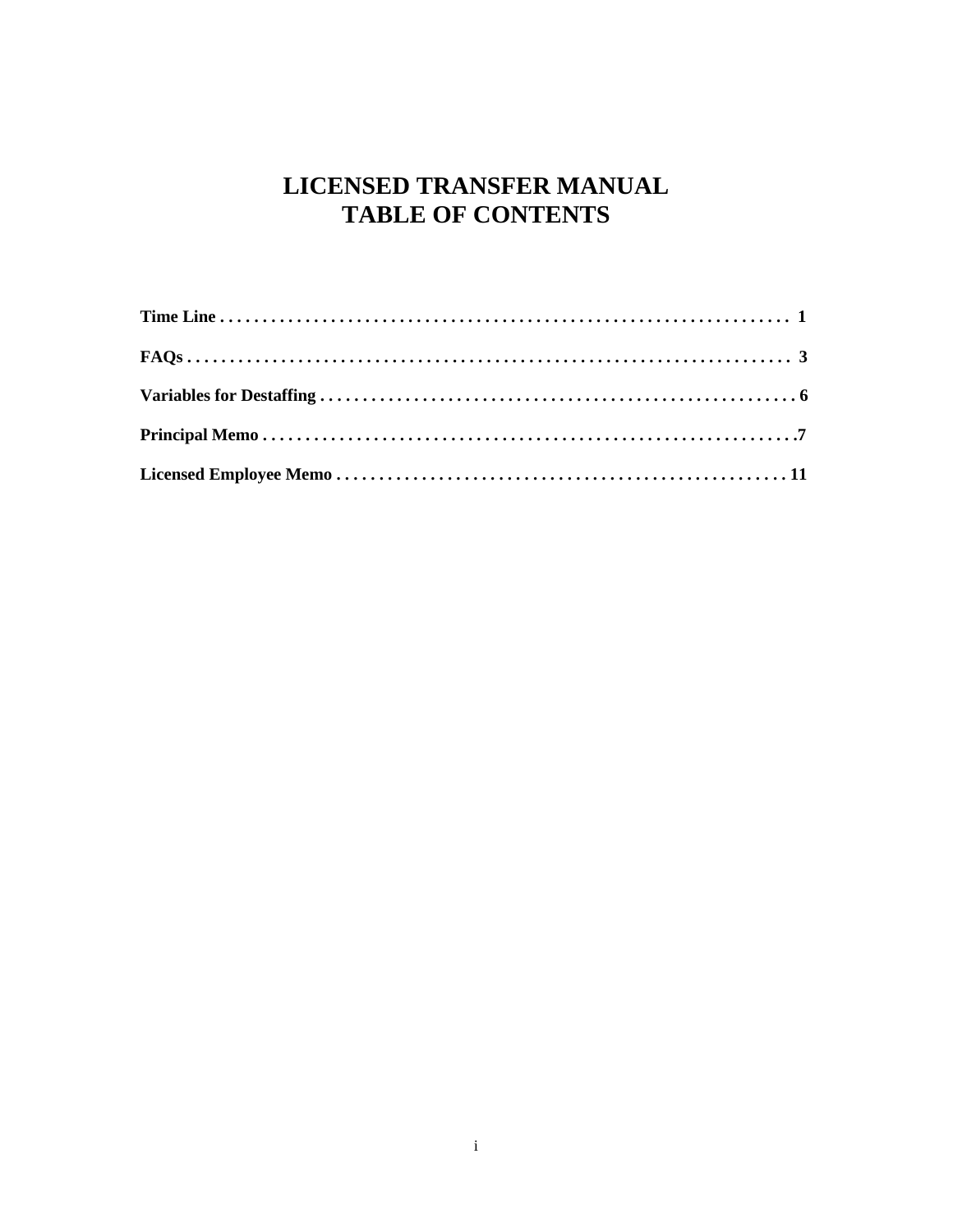**November 2009**

**Impact meetings held at schools likely to be affected by large numbers of transfers.**

**Tuesday, December 1, 2009**

- **E-mails to Principals reminding them of Round I process and timeline for the entire transfer process.**
- **E-mails to licensed staff providing information about Round I process via the automated transfer website and timeline for the entire transfer process.**
- **Round I begins. Teachers may submit transfer applications online.**

**Thursday, December 3, 2009**

**First Transfer Process Q&A for Teachers, Eagle Ridge Middle School auditorium, 4:30 p.m. - 5:30 p.m.** 

**Thursday, December 10, 2009**

**Second Transfer Process Q&A for Teachers, Eagle Ridge Middle School auditorium, 4:30 p.m. - 5:30 p.m.**

**Tuesday, January 5, 2010**

**Round I applications due to the Department of Personnel Services via the automated transfer website.**

**Wednesday, January 6, 2010**

**Round I opens for Principals to review applications.**

**Wednesday, January 6, 2010 through**

**Thursday, February 18, 2010**

**Principals conduct interviews with teachers interested in transferring to their schools.**

**Monday, February 1, 2010**

**EOY and work agreements released/declared vacant. EOY positions must be posted during Round II.**

**Friday, February 12, 2010**

**Deadline for teachers on Leave Without Pay to notify DPS if they plan to return for 2010-2011.**

**Thursday, February 18, 2010**

**Principals complete interview recommendations for transfers on the Principals' web page by 3:00 pm.**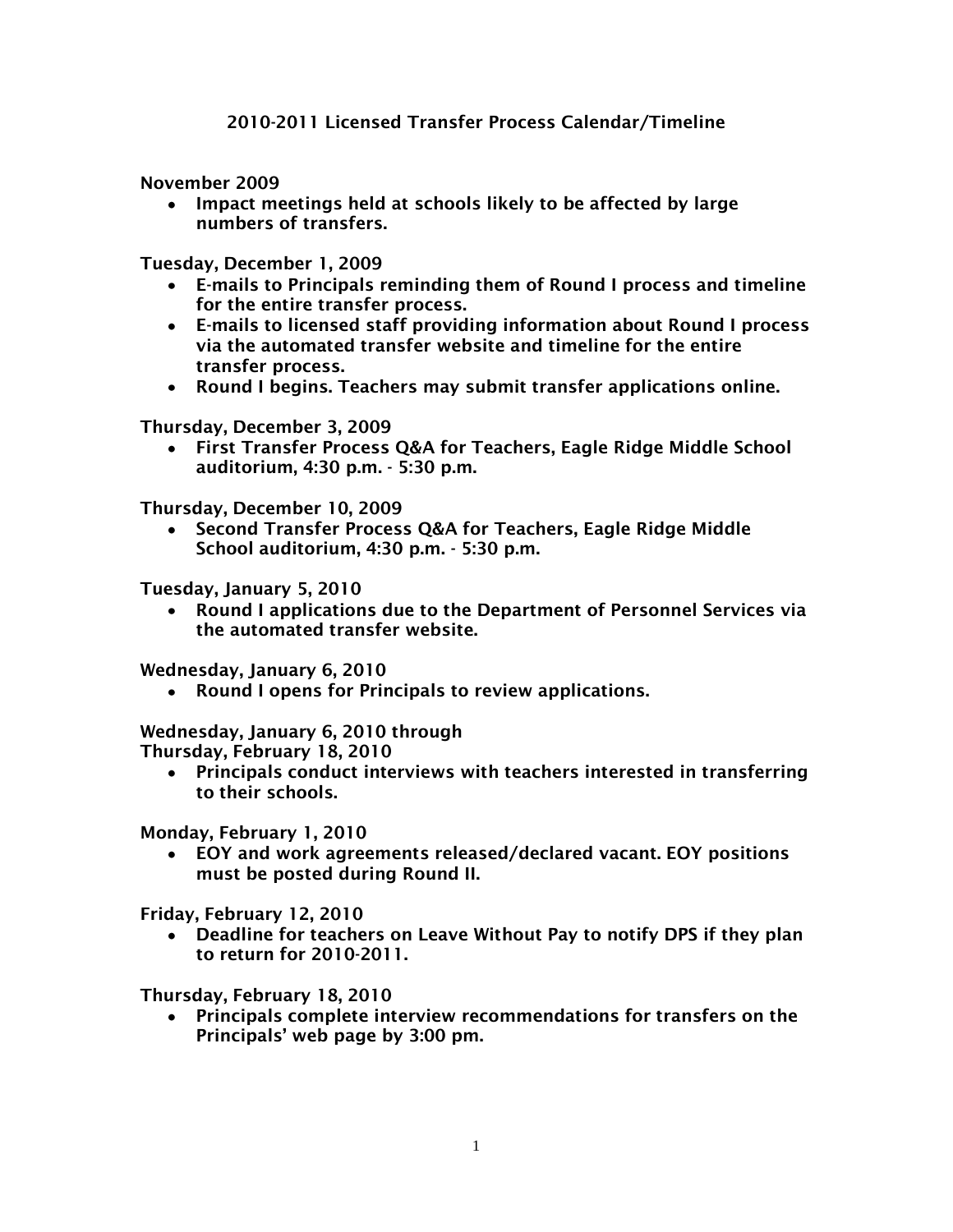**Tuesday, February 23, 2010 through Friday, February 26, 2010**

**Transfers and destaffs placed**

**Wednesday, March 3, 2010**

**Transfer lists sent to Principals.**

**Monday, March 8, 2010**

**Transfer notification letters (voluntary, involuntary, not transferred) are e-mailed.**

**Tuesday, March 9, 2010**

**Round II opens.**

**Thursday, April 1, 2010 through** 

**Friday, April 2, 2010**

**Spring Break, no postings for Round II.**

**Friday, May 21, 2010**

**Last day to post openings for Round II.**

**Wednesday, May 26, 2010**

**Round II ends.**

**Friday, May 28, 2010**

**Deadline for hiring teachers under contract to other Virginia School Divisions.**

**Monday, May 31, 2010**

**Memorial Day Holiday.**

**Tuesday, June 1, 2010**

**Round III begins.**

**Friday, July 30, 2010**

**Round III ends.**

**Note: One Year Only contract holders will be placed by the end of Round II (Wednesday, May 26, 2010), once positions have been posted for at least 3 days.**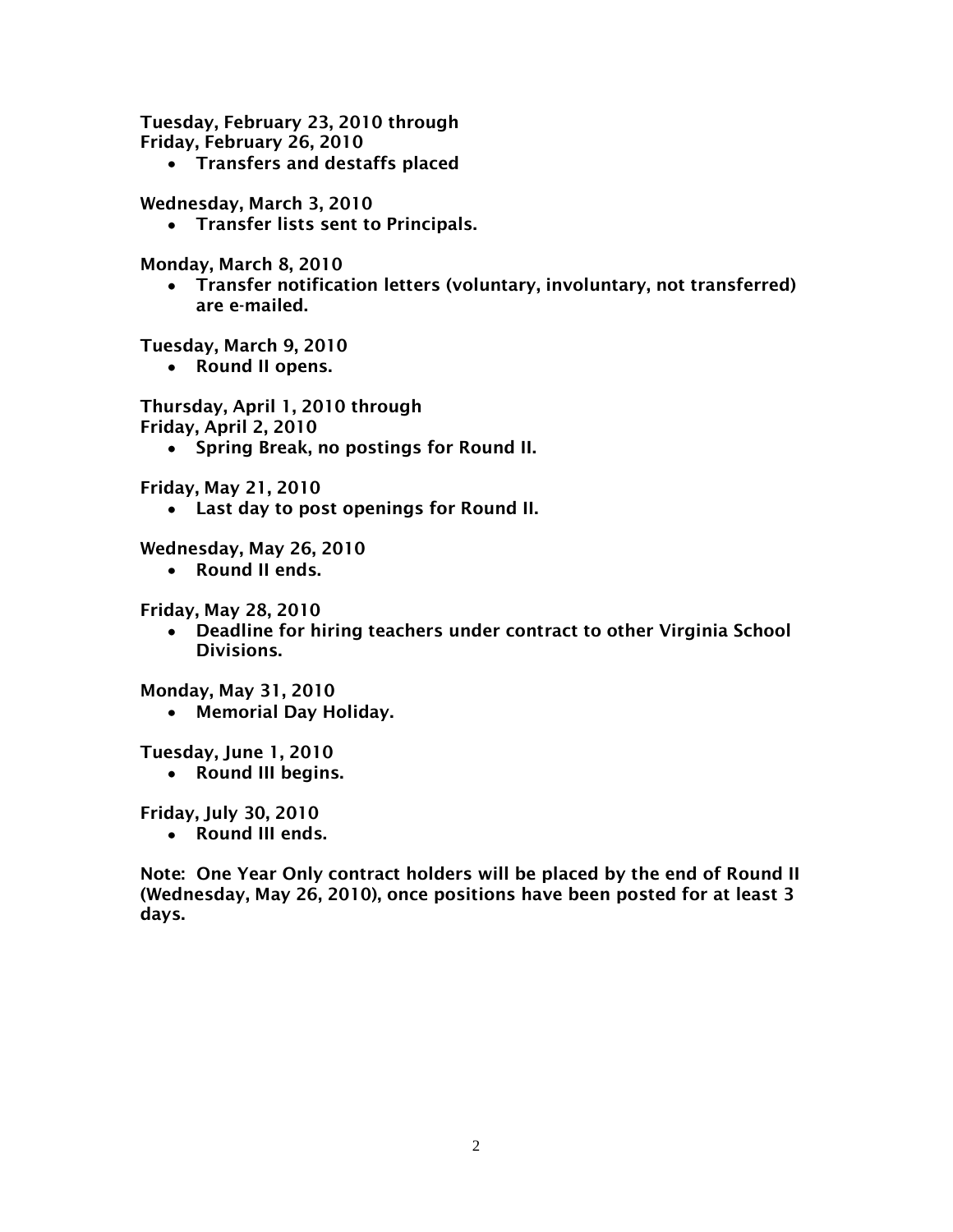# **Loudoun County Public Schools Licensed Transfer Process 2010-2011**

# TRANSFER PROCESS – FREQUENTLY ASKED QUESTIONS

|    | <b>QUESTION</b>                                                                                                                          | <b>Answer</b>                                                                                                                                                                    |
|----|------------------------------------------------------------------------------------------------------------------------------------------|----------------------------------------------------------------------------------------------------------------------------------------------------------------------------------|
|    | 1. What is my Employee Identification<br>Number?                                                                                         | Your Employee Identification Number is<br>your Personal Identification Number<br>(PID). If you do not know your PID, you<br>may contact the Department of Personnel<br>Services. |
| 2. | If I enter Round I of the Transfer<br>Process, am I more at risk for being<br>involuntarily transferred to a school not<br>of my choice? | No.                                                                                                                                                                              |
| 3. | I registered online for the transfer<br>process last year. Do I need to register<br>again?                                               | Yes, each year the transfer process begins<br>$a$ new – no carryovers from the previous<br>year.                                                                                 |
| 4. | May I request a transfer to another area<br>where I hold licensure?                                                                      | Yes, even if you do not want to change<br>schools, you can enter the transfer process<br>to change subject areas for which you are<br>endorsed and considered highly qualified.  |
|    | 5. If I do not get the transfer I requested in<br>Round I, may I apply in Round II and<br>Round III?                                     | Yes.                                                                                                                                                                             |
|    | 6. If I accept the transfer I requested in<br>Round I, can I apply to transfer in<br>Rounds II and III?                                  | No.                                                                                                                                                                              |
|    | 7. If I get involuntarily transferred in<br>Round I, may I apply in Round II and<br>Round III?                                           | Yes. Any teacher (probationary or<br>continuing contract) who is involuntarily<br>transferred in Round I may apply in<br>Rounds II and III.                                      |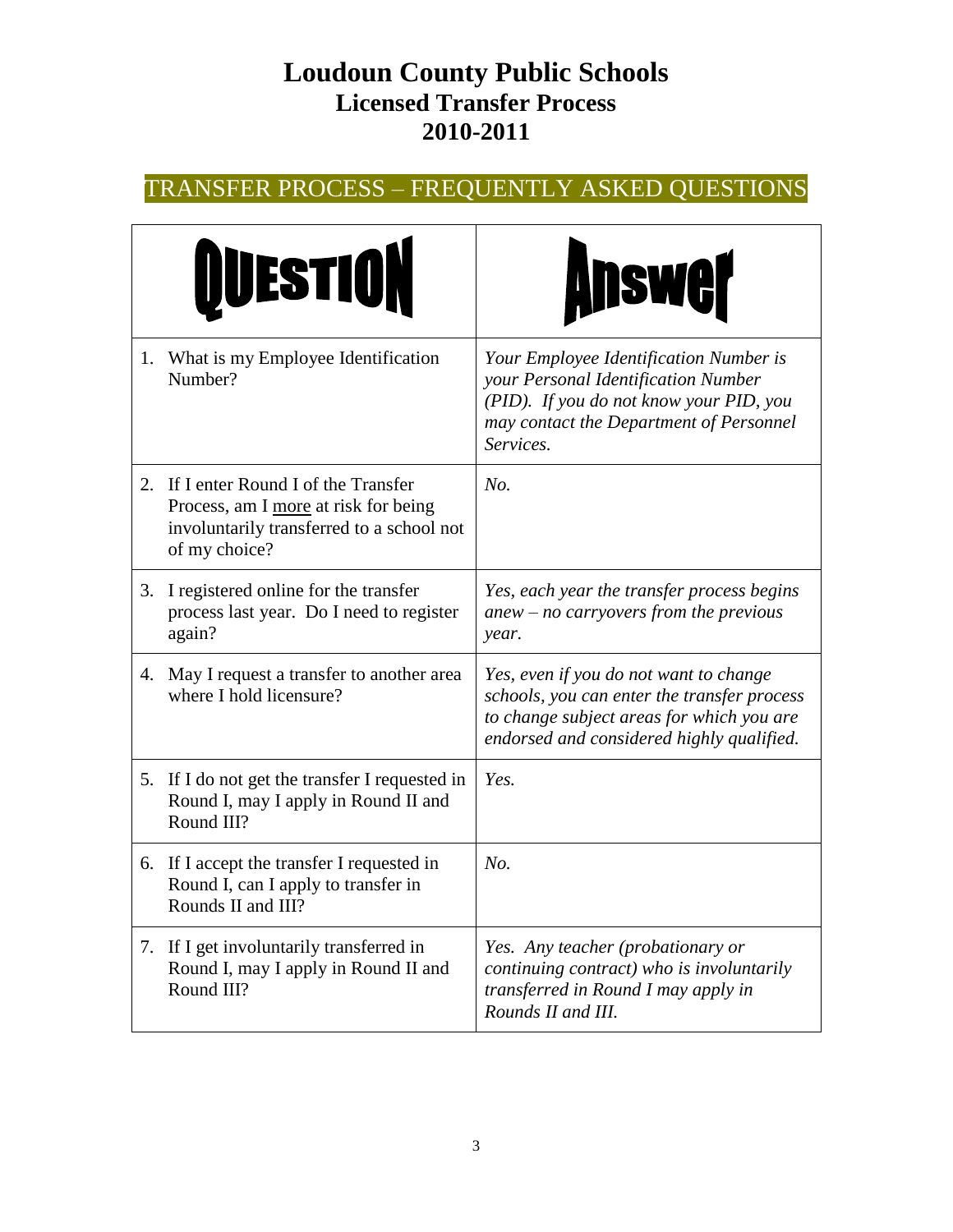| 8. What is meant by "voluntary" and<br>"involuntary?"                                                                                                            | Voluntary means you voluntarily entered<br>the transfer process and received a transfer<br>to a requested position or location.<br>Involuntary means that you received a<br>placement that you did not request. |
|------------------------------------------------------------------------------------------------------------------------------------------------------------------|-----------------------------------------------------------------------------------------------------------------------------------------------------------------------------------------------------------------|
| 9. If I get involuntarily transferred in<br>Round I, what are my options?                                                                                        | All teachers who are involuntarily<br>transferred may also apply for any<br>openings posted in Round II and/or Round<br>III. Please refer to regulation 7-12.                                                   |
| 10. If I were involuntarily transferred in<br>Round I, and accept a position in<br>Round II, may I still apply to go back<br>to my original school in Round III? | Yes.                                                                                                                                                                                                            |
| 11. How will I find out if I have been<br>transferred?                                                                                                           | You will be notified by e-mail (at the e-<br>mail address you entered for the<br><b>Transfer Process)</b> on Monday, March 8,<br>2010.                                                                          |
| 12. If I apply in Round I to more than one<br>school, do I get to choose?                                                                                        | No.                                                                                                                                                                                                             |
| 13. May I transfer to a Dean or Department<br>Chair position?                                                                                                    | No. These positions are posted, similar to<br>other administrative positions, on the<br>LCPS website.                                                                                                           |
| 14. What does "EOY" mean?                                                                                                                                        | <b>End of Year Contract</b>                                                                                                                                                                                     |
| 15. May I apply for a transfer even if this is<br>my first year with LCPS?                                                                                       | Yes, if you are subject to destaff at<br>Harmony Intermediate, Blue Ridge Middle<br>School, Heritage High School, Loudoun<br>Valley High School, Stone Bridge High<br>School or Loudoun County High School.     |
| 16. May I apply for a transfer if I am on the<br>"December List?"                                                                                                | No. If your Principal has placed you on<br>the "December List" you are not allowed<br>to participate in any round of the transfer<br>process.                                                                   |
| 17. Can I change the forms for each<br>position I apply?                                                                                                         | No.                                                                                                                                                                                                             |
| 18. Who will notify me if I am selected for<br>an interview for each position I apply?                                                                           | If you are selected for an interview, you<br>will be notified by the appropriate<br>principal.                                                                                                                  |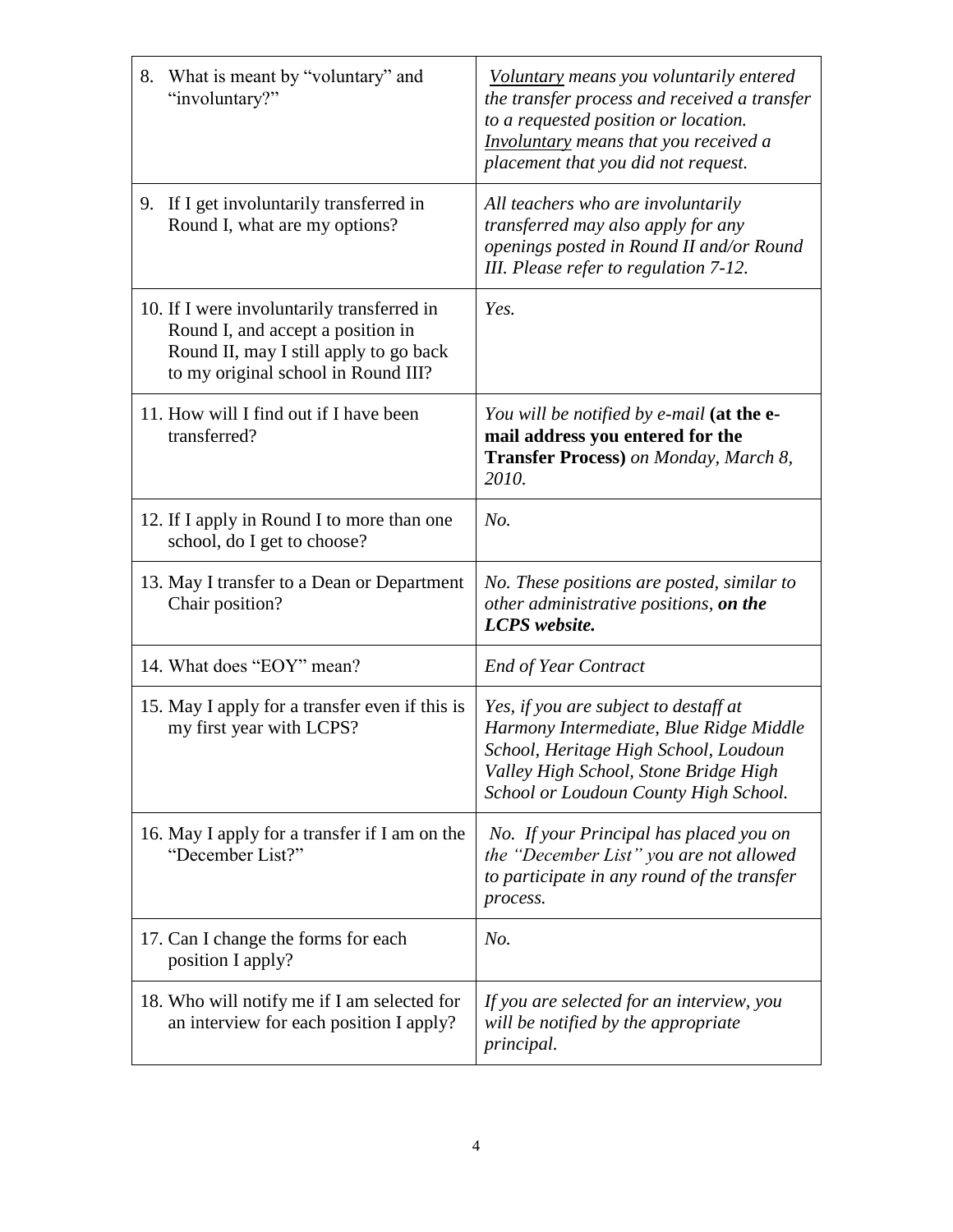| 19. Who will notify me if I am selected for<br>a transfer? | An Administrator from the Department of<br>Personnel Services will contact you if you<br>are selected for transfer. |
|------------------------------------------------------------|---------------------------------------------------------------------------------------------------------------------|
| 20. Is all of the information saved between<br>rounds?     | Yes. The Relevant Experience Form and<br>the Transfer Application will be saved from<br>Round I to Round II.        |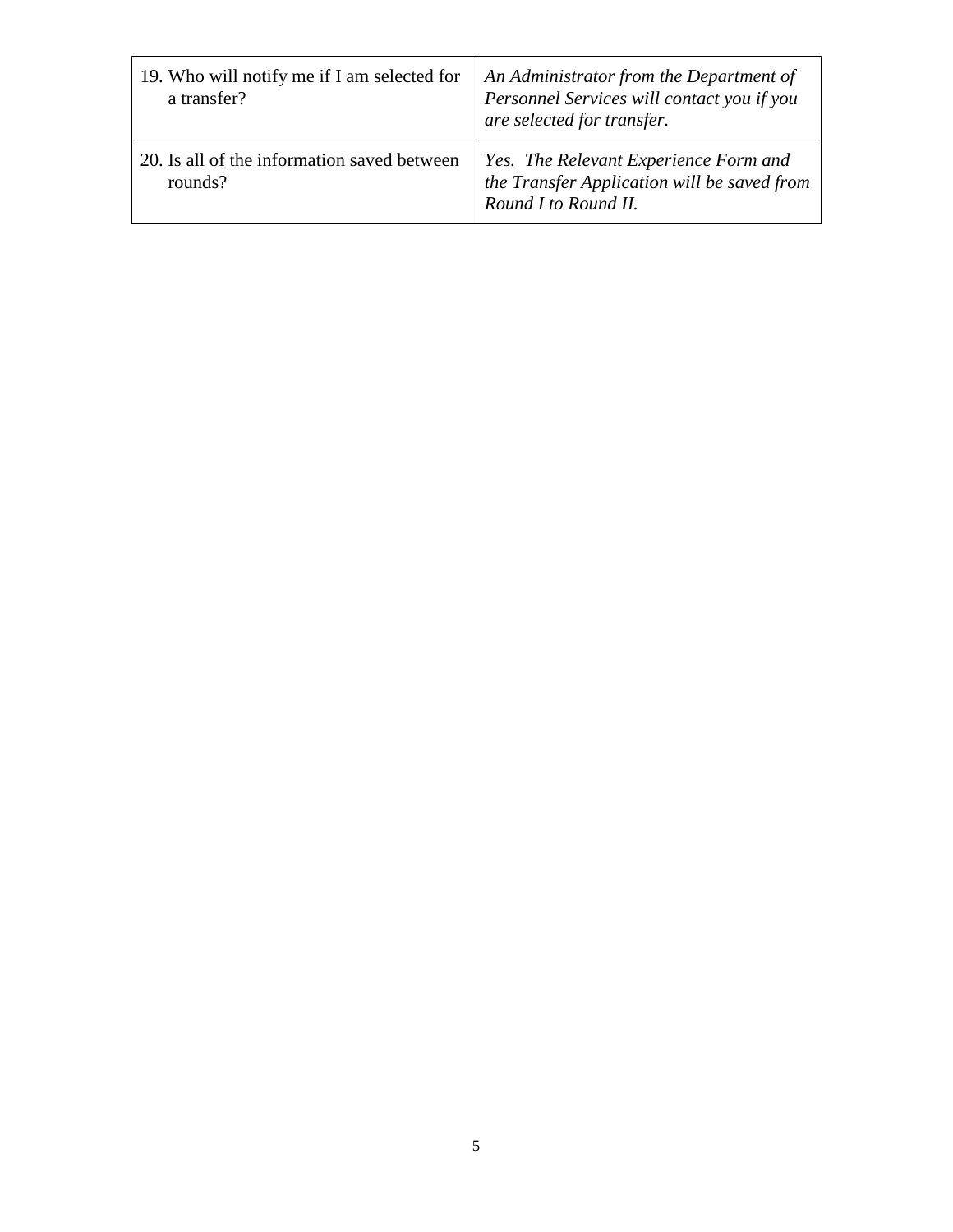**Loudoun County Public Schools**

**Licensed Transfer Process**

**Variables considered when destaffing:**

*ENDORSEMENTS*

*EXPERIENCE IN YEARS WITH LCPS*

*ADDRESS*

*RESIGNATIONS*

*RETIREMENTS*

*END OF YEAR CONTRACT*

*VACANCIES CAUSED BY VOLUNTARY AND INVOLUNTARY TRANSFERS*

*ANY PREVIOUS INVOLUNTARY TRANSFERS*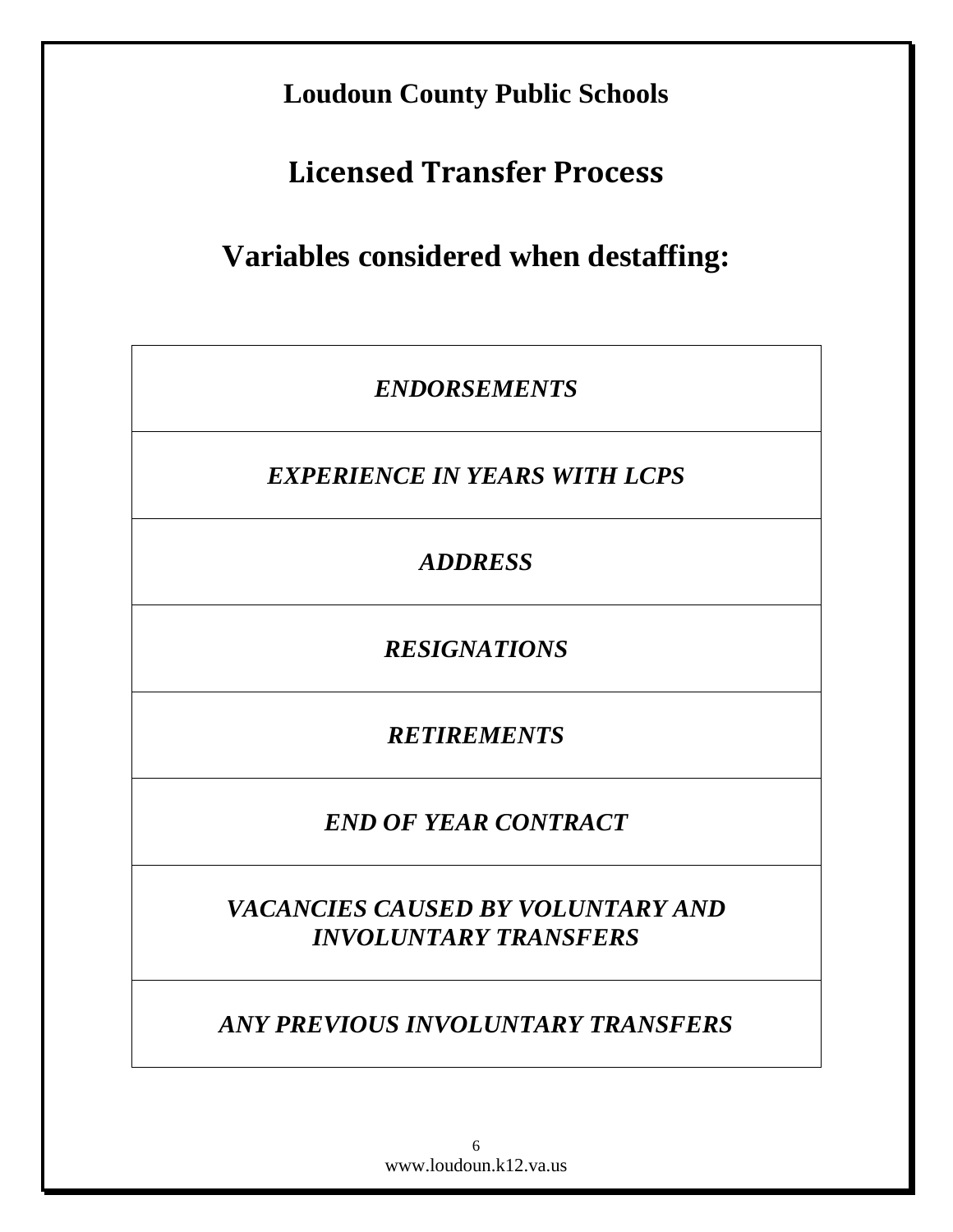### **TO: All Hiring Managers**

FROM: Dr. Mary Ann Hardebeck, Assistant Superintendent for Personnel Services Larry W. Hopson, Acting Director of Recruiting and Staffing Paul H. Webb, Jr., Director of Employee Relations Delores S. Creech, Personnel Specialist Kristi L. Hurd, Personnel Specialist Jay L. Longerbeam, Personnel Specialist Linda S. Robinson, Personnel Specialist (Substitute)

SUBJECT: 2010-2011 Automated Licensed Employee Transfer Process

The transfer process for the 2010-2011 school year will be organized into three rounds. This year marks our eighth year of the Transfer Process in its totally automated format. Teachers simply visit the Loudoun County Public Schools' Website [www.loudoun.k12.va.us](http://www.loudoun.k12.va.us/) and click on the icon "*Licensed Employee Transfer Process"* to apply online.

# **Round I Information**

#### *Round I begins Tuesday, December 1, 2009 and ends for teachers on Tuesday, January 5, 2010***.** *Principal information on Round I is available from Wednesday, January 6, 2010, until Thursday, February 18, 2010.*

The Licensed Transfer Process for 2010-2011 opens Tuesday, December 1, 2009. Any teacher (probationary or continuing contract) who may be subject to destaffing from Harmony Intermediate School, Blue Ridge Middle School, Loudoun Valley High School, Heritage High School, Stone Bridge High School, or Loudoun County High School is eligible to apply in the Round I transfer process.

All other continuing contract licensed employees may also participate in Round I. Teachers holding the following positions may not participate:

- A position that is 0.4 FTE or less
- End-of-Year contract
- One-Year-Only contract
- Visiting International Faculty status
- December List or Unsatisfactory Evaluation Rating

Information about the Licensed Transfer Process may be found on the Intranet under "Personnel."

Round I applications may be filed from Tuesday, December 1, 2009, until 3:00 p.m. on Tuesday, January 5, 2010. **Entry into Round I of the transfer process is not binding.**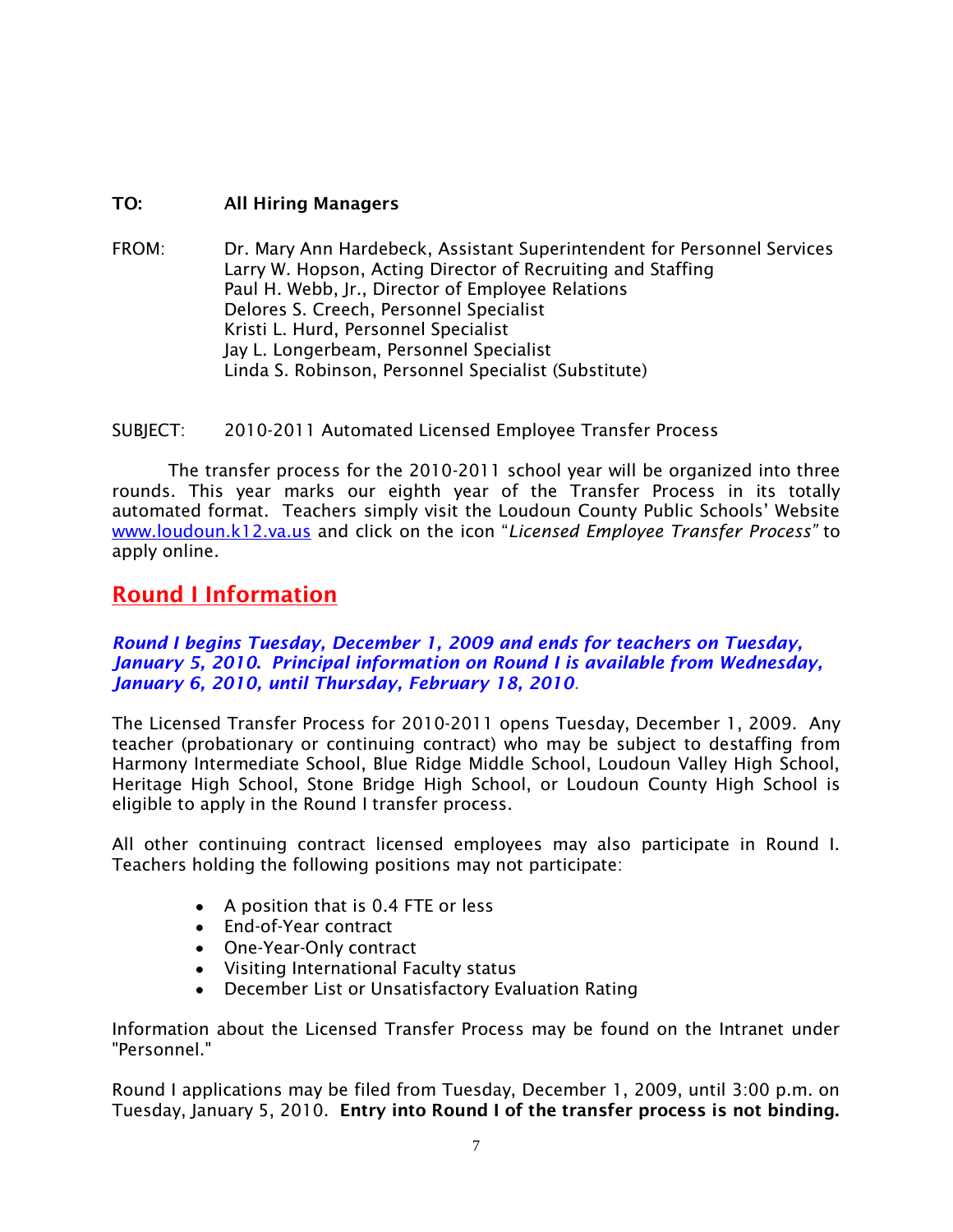Upon the completion of Round I and the Destaffing Process, principals will receive a letter for each employee who will be transferred (either voluntarily or involuntarily) and asked to distribute these letters to the employees. The Department of Personnel Services will also e-mail each employee in the transfer process on Monday, March 8, 2010, as a notification of transfer status.

# **Round II Information**

### *Round II begins Tuesday, March 9, 2010 and ends on Wednesday, May 26, 2010.*

Licensed employees may log into the Transfer Process website to view vacancies, which will be posted for **three (3) business days**. Administrators may log into the Principal Log-In or Program Supervisor Log-In to view any interested applicants. Only eligible applicants who have completed the Transfer Application Form and Relevant Experience Form will be listed. **The Department of Personnel Services will notify the applicants who are selected.**

# **Round III Information**

### *Round III begins on Tuesday, June 1, 2010 and ends on Friday, July 30, 2010.*

After the completion of Round II of the Licensed Employee Transfer Process, positions will continue to be posted for a three-day period. **Involuntarily transferred licensed employees** and other eligible employees may apply for any position posted in Round III.

These positions will NOT be posted on an interactive site as in Round II. The Transfer Process Home Page will contain a link to a *Round III Postings* page. All eligible licensed employees can access the Transfer Process website until Friday, July 30, 2010, to see the posted vacancies. These posted positions will be open for **three (3) business days**. Principals will choose whom to interview for their open positions, then use the *Hiring Request Form* to notify his/her Personnel Specialist of the applicants interviewed and the applicant chosen for transfer to that school. **The Department of Personnel Services will notify the applicants who are selected.**

#### **General Rules for the Licensed Transfer Process:**

1. The Licensed Transfer Process for 2010-2011 opens Tuesday, December 1, 2009. Any teacher (probationary or continuing contract) who may be subject to destaffing from Harmony Intermediate School, Blue Ridge Middle School, Loudoun Valley High School, Heritage High School, Stone Bridge High School, or Loudoun County High School is eligible to apply in the Round I transfer process.

All other continuing contract licensed employees may also participate in Round I. Teachers holding the following positions may not participate: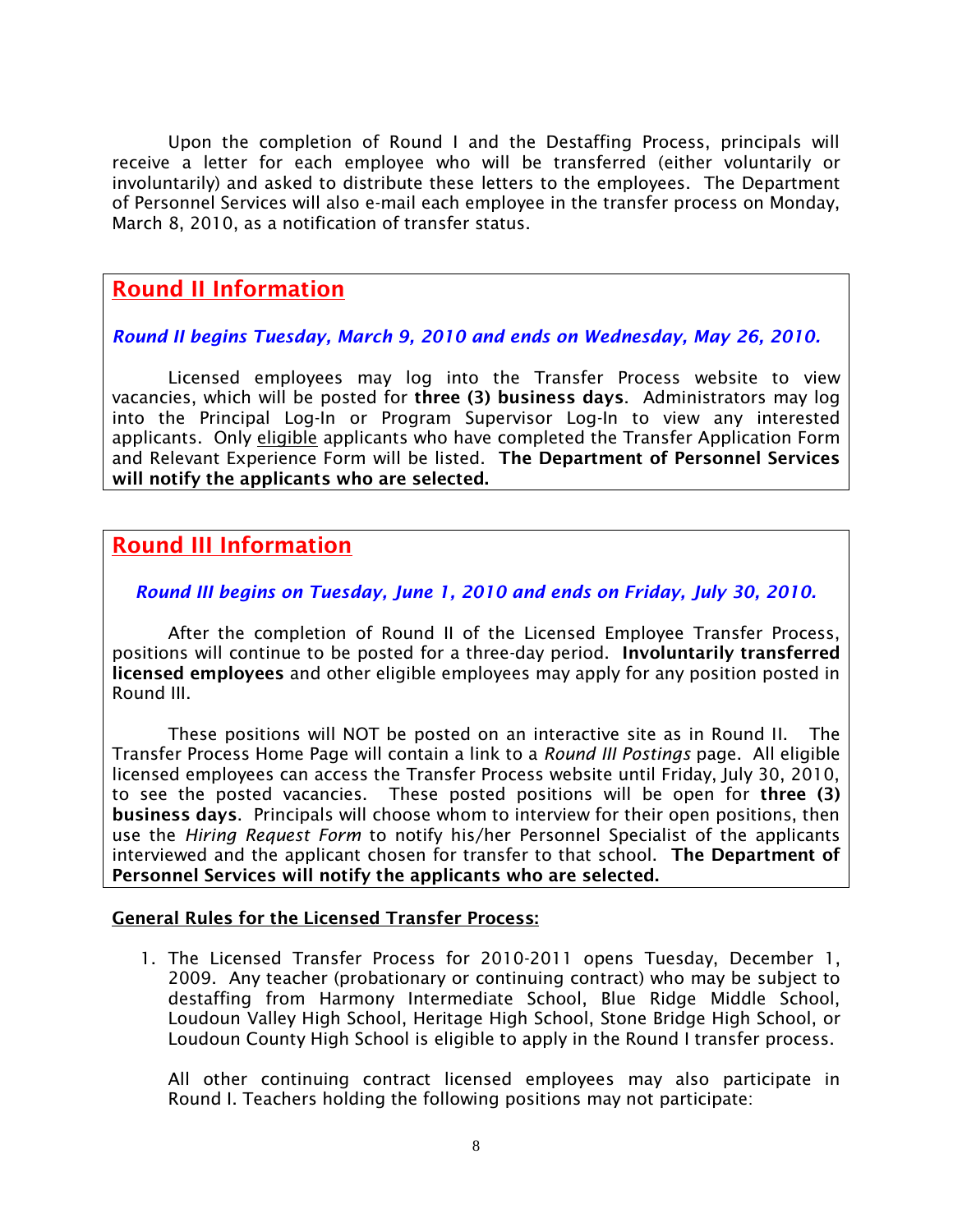- A position that is 0.4 FTE or less
- End-of-Year contract
- One-Year-Only contract
- Visiting International Faculty status
- December List or Unsatisfactory Evaluation Rating

Information about the Licensed Transfer Process may be found on the Intranet under "Personnel."

Round I applications may be filed from Tuesday, December 1, 2009, until 3:00 p.m. on Tuesday, January 5, 2010. **Entry into Round I of the transfer process is not binding.**

- 2. No licensed employee will be allowed to voluntarily transfer more than one (1) time for the 2010-2011 contract year. *Teachers who were involuntarily transferred will be able to apply to transfer to any position in Round II and Round III. Please refer to regulation 7-12.*
- 3. Round I will begin on Tuesday, December 1, 2009. All requests for Round I must be submitted by 3:00 p.m. on Tuesday, January 5, 2010. If available, Transfers for Round I *should be completed* by March 1, 2010.
- 4. Round II will begin on Tuesday, March 9, 2010, and will end on Wednesday, May 26, 2010.
- 5. Round III will begin on Tuesday, June 1, 2010, and will end on Friday, July 30, 2010.
- 6. Any licensed employee who is being involuntarily transferred from current school must be notified by the current principal prior to the e-mailed notice of transfer from the Department of Personnel Services.
- 7. The Department of Personnel Services will notify, by e-mail, all transfer applicants, whether or not they are transferred. Any licensed employee being transferred involuntarily will also be notified by e-mail.

#### **\*\*\* REMINDERS \*\*\***

- 1. Hiring Managers may decide whom to interview.
- 2. Hiring Managers must notify the Department of Personnel Services of the names of those interviewed and the names of those applicants selected. Click the link to the electronic Hiring Request Form to complete this information.

The Hiring Request Form has been modified so that Hiring Managers may select their Personnel Specialist from the drop-down list. Fill in all applicable portions of the form, including the names of those internal applicants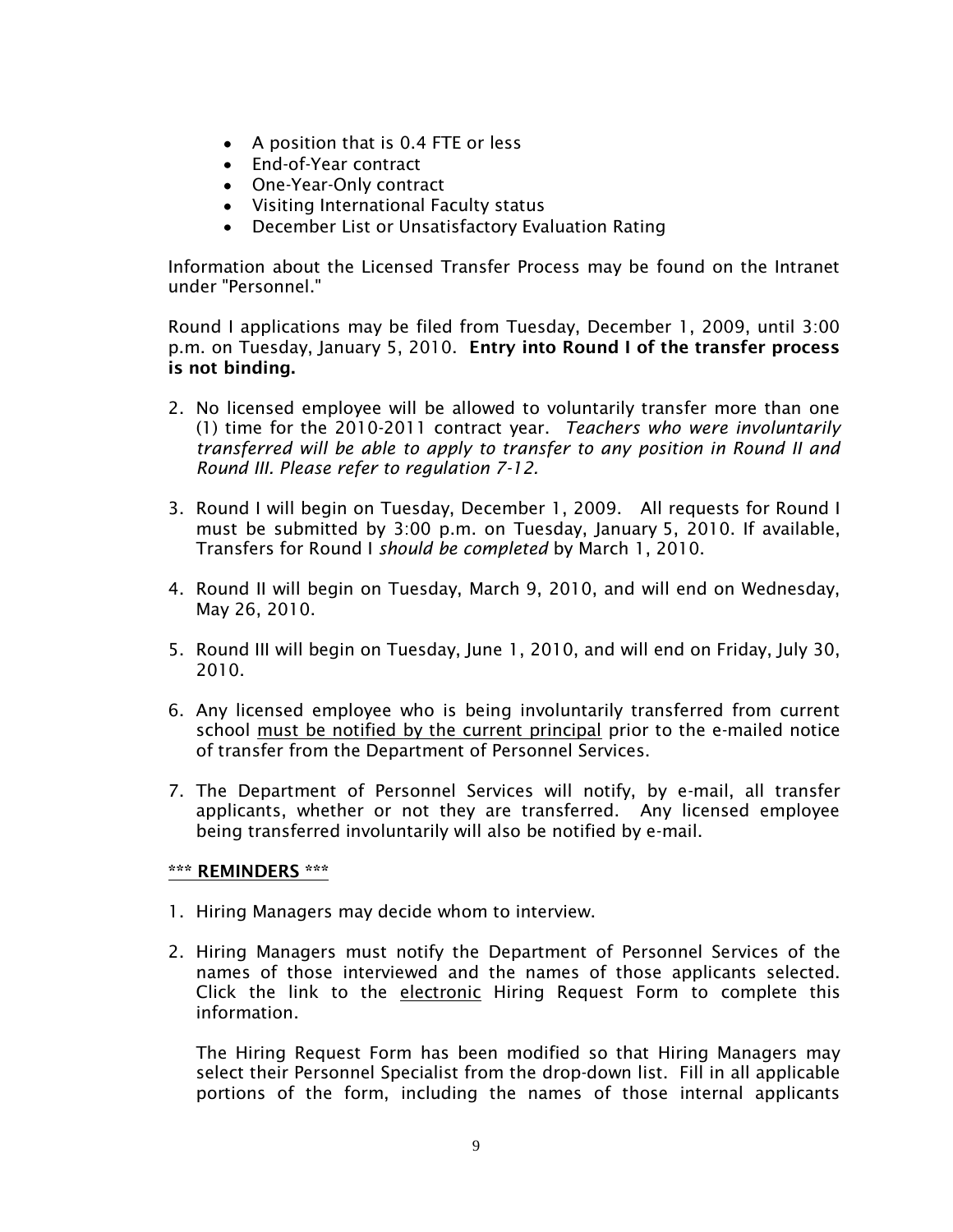interviewed for your open position and click *Submit*.This information will then be e-mailed directly to your Personnel Specialist. If you do not wish to hire any of the transfer applicants interviewed, this must also be indicated via this form.

3. **You must notify by e-mail those interviewed applicants who are not selected**. You do **not** have to give reasons why they were not selected. You must copy Paul H. Webb, Jr., Director of Employee Relations, on the e-mail notification.

Sample:

*"Dear [name of teacher]: Thank you for your interest in [name of school]. You have not been selected for this position. Best wishes to you in your teaching career. Sincerely, [name of principal]."*

**4. The Department of Personnel Services will notify candidates who are selected for transfer and make the necessary data entries noting change of assignments. Hiring Managers are not authorized to extend job offers or to tell candidates when to report to work.**

If you have any questions, please contact *Paul H. Webb, Jr., Director of Employee Relations, at 571-252-1655 or 571-252-1654* or e-mail us at transfers@loudoun.k12.va.us.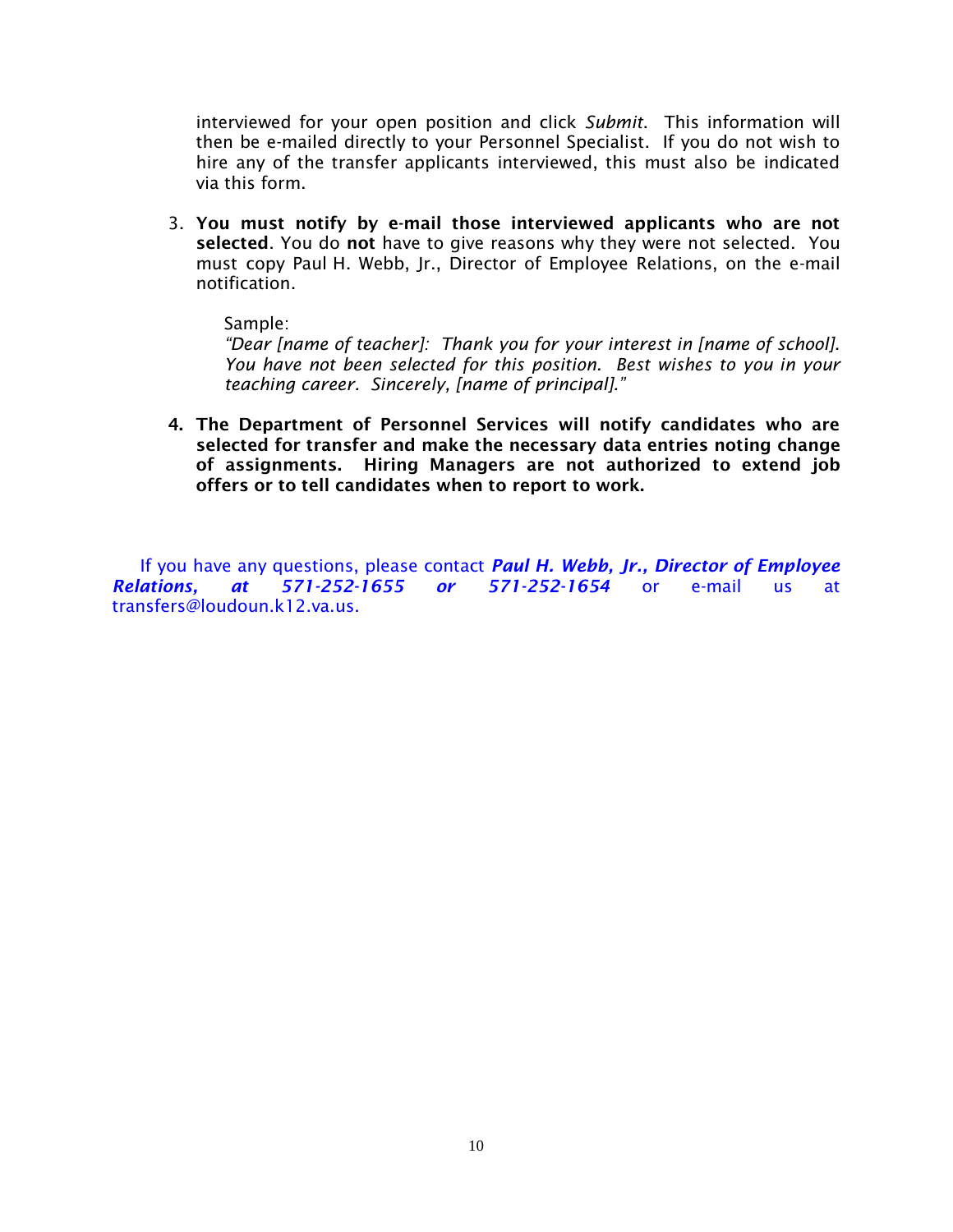## **TO: All Licensed Employees**

- FROM: Dr. Mary Ann Hardebeck, Assistant Superintendent for Personnel Services Larry W. Hopson, Acting Director of Recruiting and Staffing Paul H. Webb, Jr., Director of Employee Relations Delores S. Creech, Personnel Specialist Kristi L. Hurd, Personnel Specialist Jay L. Longerbeam, Personnel Specialist Linda S. Robinson, Personnel Specialist (Substitute)
- SUBJECT: 2010-2011 Automated Licensed Employee Transfer Process

The transfer process for the 2010-2011 school year will be organized into three rounds. This year, we are pleased to continue the Transfer Process through total automation. This website method will save time and eliminate the possibility of paperwork being "lost in the mail."

# **ROUND I**

### *Round I begins Tuesday, December 1, 2009 and ends on Tuesday, January 5, 2010***.**

The Licensed Transfer Process for 2010-2011 opens Tuesday, December 1, 2009. Any teacher (probationary or continuing contract) who may be subject to destaffing from Harmony Intermediate School, Blue Ridge Middle School, Loudoun Valley High School, Heritage High School, Stone Bridge High School, or Loudoun County High School is eligible to apply in the Round I transfer process.

All other continuing contract licensed employees may also participate in Round I. Teachers holding the following positions may not participate:

- A position that is 0.4 FTE or less
- End-of-Year contract
- One-Year-Only contract
- Visiting International Faculty status
- December List or Unsatisfactory Evaluation Rating

Information about the Licensed Transfer Process may be found on the Intranet under "Personnel."

Round I applications may be filed from Tuesday, December 1, 2009, until 3:00 p.m. on Tuesday, January 5, 2010. **Entry into Round I of the transfer process is not binding.**

All transfer requests must be submitted through the website. No paper or e-mailed submissions will be accepted – NO EXCEPTIONS!! Individuals can make changes to their online submissions through Tuesday, January 5, 2010.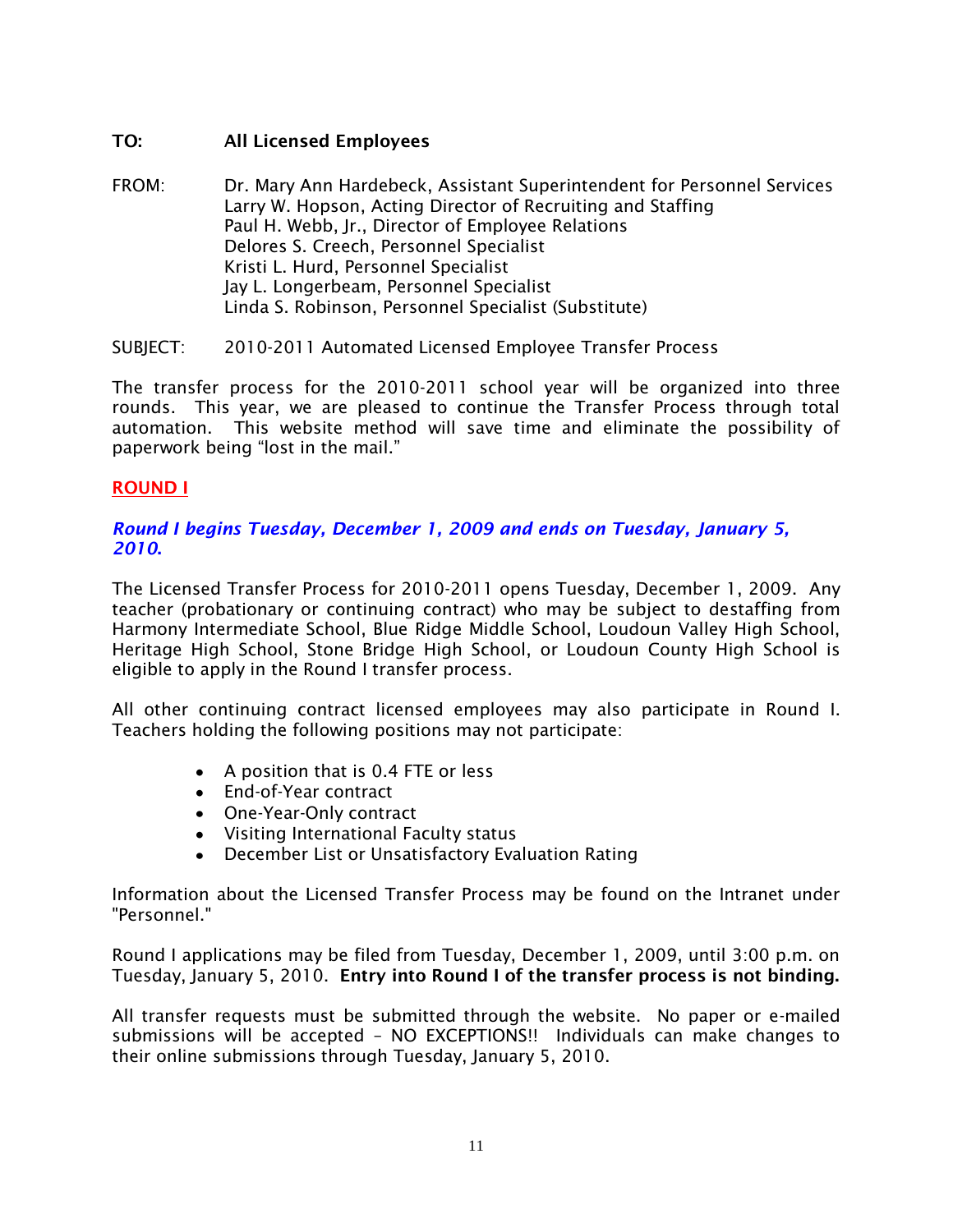All requests for Round I must be submitted by Tuesday, January 5, 2010. If known, Licensed Employees will be notified of their transfer status on Monday, March 8, 2010. Confirmation of transfer status will be sent via e-mail, letter distribution by principals, and through the Transfer Process website.

No licensed employee will be allowed to voluntarily transfer more than one (1) time for the 2010-2011 contract year. *Teachers who were involuntarily transferred will be able to transfer to any position in Round II and Round III. Please refer to Regulation 7-12.* 

Entry into Round I of the transfer process *is not* binding**.**

## **ROUND II**

## *Round II begins Tuesday, March 9, 2010, and ends on Wednesday, May 26, 2010.*

Licensed employees may log into the Transfer Process website to view vacancies, which will be posted for **three (3) business days**. Administrators may log into the Principal Log-In or Program Supervisor Log-In to view any interested applicants. Only eligible applicants who have completed the Transfer Application Form and Relevant Experience Form will be listed. **The Department of Personnel Services will notify the applicants who are selected.**

All positions open to transfer will be posted daily on the Transfer Process website. To find the Transfer Process website, follow these steps:

- **Go to the Loudoun County Public Schools' website www.loudoun.k12.va.us.**
- **Click on Employment > Job Opportunities > Current Employees > Licensed Transfer Process**
- **You will then be presented with the** *Licensed Employee Transfer Process* **home page.** When you reach the Licensed Employee Transfer Process home page, please take a moment to read the information provided on the home page and the *Policies and Procedures* page. There is also a link for Frequently Asked Questions (*FAQs*).
- Click *Licensed Employee Log-In* to register and create a User ID and password.
- After registering and providing some personal contact information, you will be able to click a button for *Vacancies*. This will take you to a screen that lists current vacant positions. Each position will be posted for **three (3) business days**. If interested in a position, click *Apply* next to that position. The administrator listed under the *Apply To* column will be able to see that you are interested in this open position ONLY IF YOU HAVE ALSO COMPLETED THE APPLICATION AND RELEVANT EXPERIENCE FORMS ONLINE.
- **Please note that the "Transfer Application" must be completed at the beginning of each Round. Only the "Relevant Experience Form" will be saved between Rounds I and II.** If you completed Relevant Experience Form in Round I, you can update this form for Round II, then click *Submit* to make sure that your information is updated.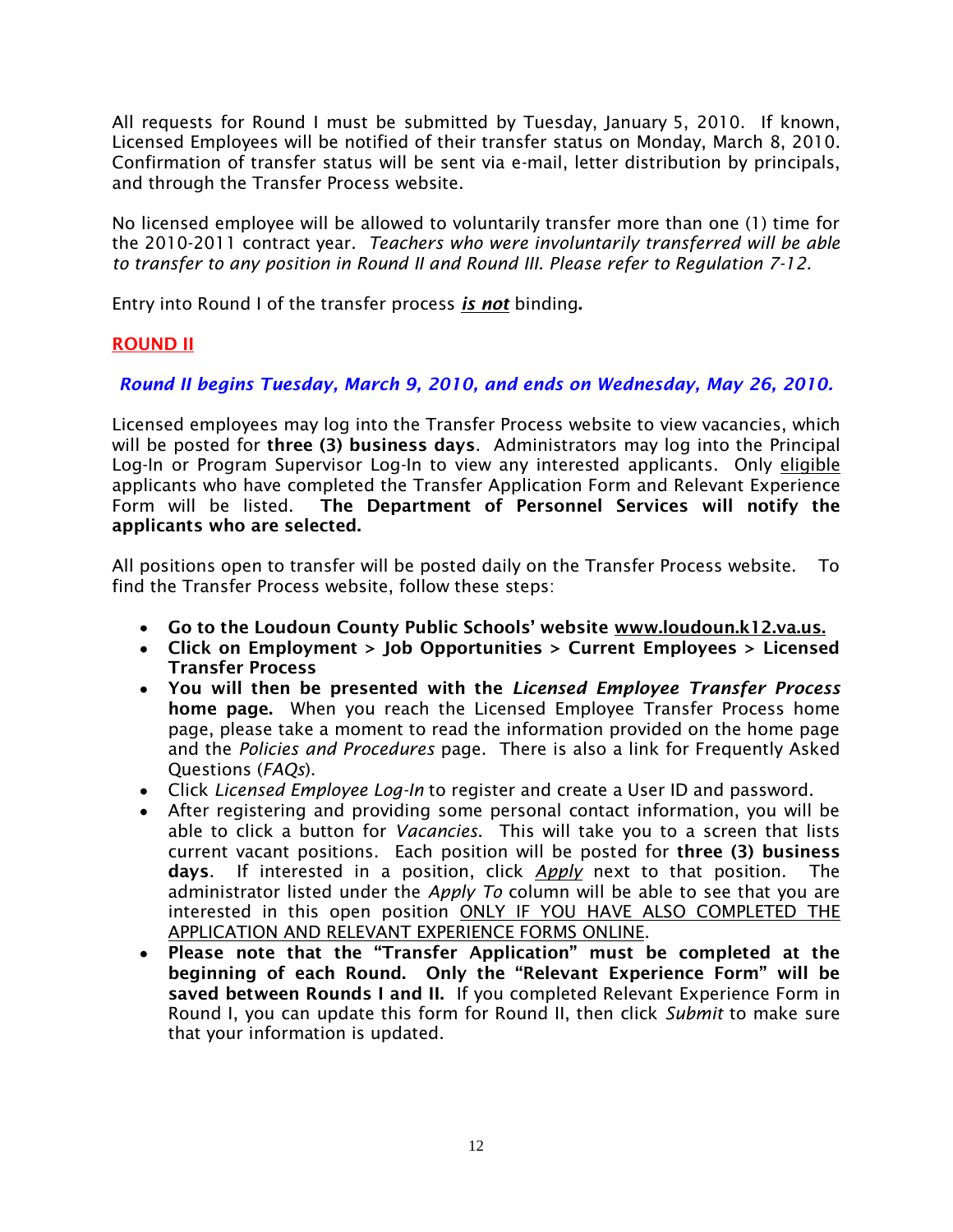- If you wish to be considered for a posted position you must do the following:
	- 1. Complete/update and submit online a **Licensed Employee Transfer Application**.
	- 2. Complete/update and submit online a **Relevant Work Experience Form**.
	- 3. Click *Apply* next to the desired position. **FAILURE TO COMPLETE ANY OF THESE THREE (3) STEPS WILL RESULT IN DISQUALIFICATION**.
- You will receive a confirmation after each successful application and can review all positions applied for by clicking the appropriate button, *Positions Applied For*. If you have applied for a position by mistake, you can delete this selection on the *Positions Applied For* page.

Principals and Program Supervisors will decide which applicants they will interview.

If you applied in Round I for a transfer and a job becomes available at the location for which you expressed interest, you MUST submit a specific application for a posting in Round II or Round III.

#### **ROUND III**

#### *Round III begins on Tuesday, June 6, 2010, and ends on Friday, July 30, 2010.*

**Round III** will begin after Round II and is open for all eligible Loudoun County Licensed Employees. Positions for Round III will NOT be posted on an interactive site as in Round II. The Transfer Process Home page will contain a link to a *Round III Vacancies*  page. All eligible Licensed employees can access the Transfer Process website until Friday, July 30, 2010, to see the posted vacancies. These posted positions will be open for **three (3) business days**.

#### **General Rules:**

1. The Licensed Transfer Process for 2010-2011 opens Tuesday, December 1, 2009. Any teacher (probationary or continuing contract) who may be subject to destaffing from Harmony Intermediate School, Blue Ridge Middle School, Loudoun Valley High School, Heritage High School, Stone Bridge High School, or Loudoun County High School is eligible to apply in the Round I transfer process.

All other continuing contract licensed employees may also participate in Round I. Teachers holding the following positions may not participate:

- A position that is 0.4 FTE or less
- End-of-Year contract
- One-Year-Only contract
- Visiting International Faculty status
- $\bullet$ December List or Unsatisfactory Evaluation Rating

Information about the Licensed Transfer Process may be found on the Intranet under "Personnel."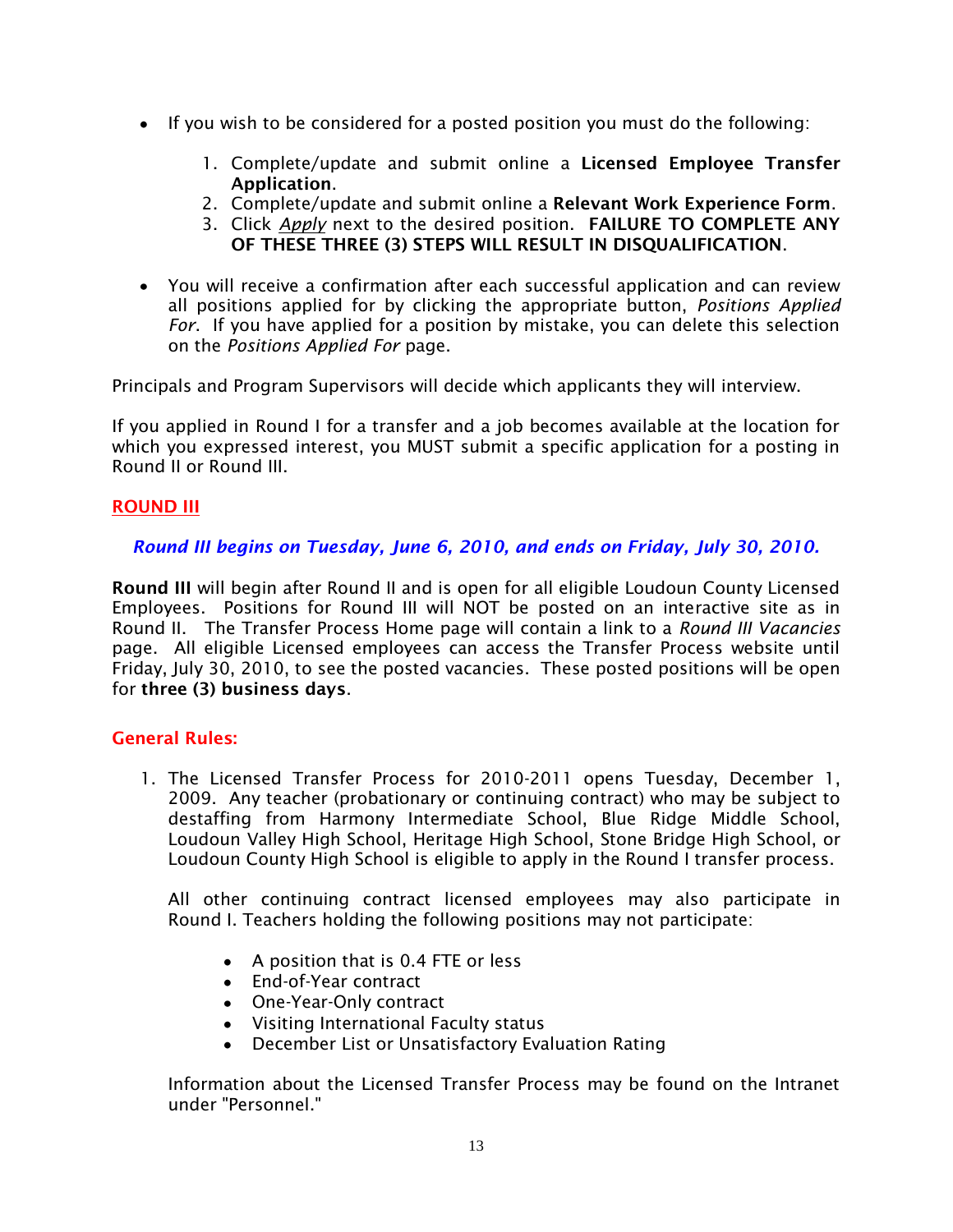Round I applications may be filed from Tuesday, December 1, 2009, until 3:00 p.m. on Tuesday, January 5, 2010. **Entry into Round I of the transfer process is not binding.**

- 2. No licensed employee will be allowed to voluntarily transfer more than one (1) time for the 2010-2011 contract year. *Teachers who were involuntarily transferred will be able to transfer to any position in Round II and Round III. Please refer to regulation 7-12.*
- 3. Any licensed employee who is being involuntarily transferred will be notified by the current principal prior to receiving the e-mail notice of transfer from the Department of Personnel Services.
- 4. No openings will be posted after Wednesday, July 28, 2010.
- 5. Principals will notify by e-mail those interviewed applicants who are not selected in Round II and Round III.
- 6. The Department of Personnel Services will notify the applicants who are selected for transfer.
- 7. The positions in Round II and Round III are posted only once. You cannot apply after the closing date.
- 8. A complete automated transfer application includes: a transfer application, a relevant experience form and a school location request form (Round I only).
- **9.** E-mail notification will be provided prior to the beginning of each Round giving you instructions for participation in the Licensed Transfer Process.

#### **To apply online, simply follow these instructions:**

- Go to the Loudoun County Public Schools' Website [www.loudoun.k12.va.us](http://www.loudoun.k12.va.us/)
- Click Employment Job Opportunities Current Employees Licensed Transfer Process
- You will then be presented with the *Licensed Employee Transfer Process* Home Page.
- Follow the on-screen instructions for the Transfer Process and submit.

## *A NOTE REGARDING CONTRACTS FOR 2010-2011:*

*SIGNING YOUR CONTRACT WILL NOT PREVENT A TRANSFER. IF YOU ARE SELECTED FOR A TRANSFER AFTER SIGNING YOUR CONTRACT, YOU WILL NOT RECEIVE A NEW CONTRACT. INSTEAD, YOU WILL RECEIVE WRITTEN VERIFICATION OF YOUR PLACEMENT FOR THE 2010-2011 SCHOOL YEAR.*

*THE DEPARTMENT OF PERSONNEL SERVICES WILL NOT BE RESPONSIBLE FOR MISDIRECTED OR INCOMPLETE TRANSFER SUBMISSIONS AND CANNOT MAKE CHANGES RELATIVE TO YOUR TRANSFER APPLICATION ONCE SUBMITTED.*